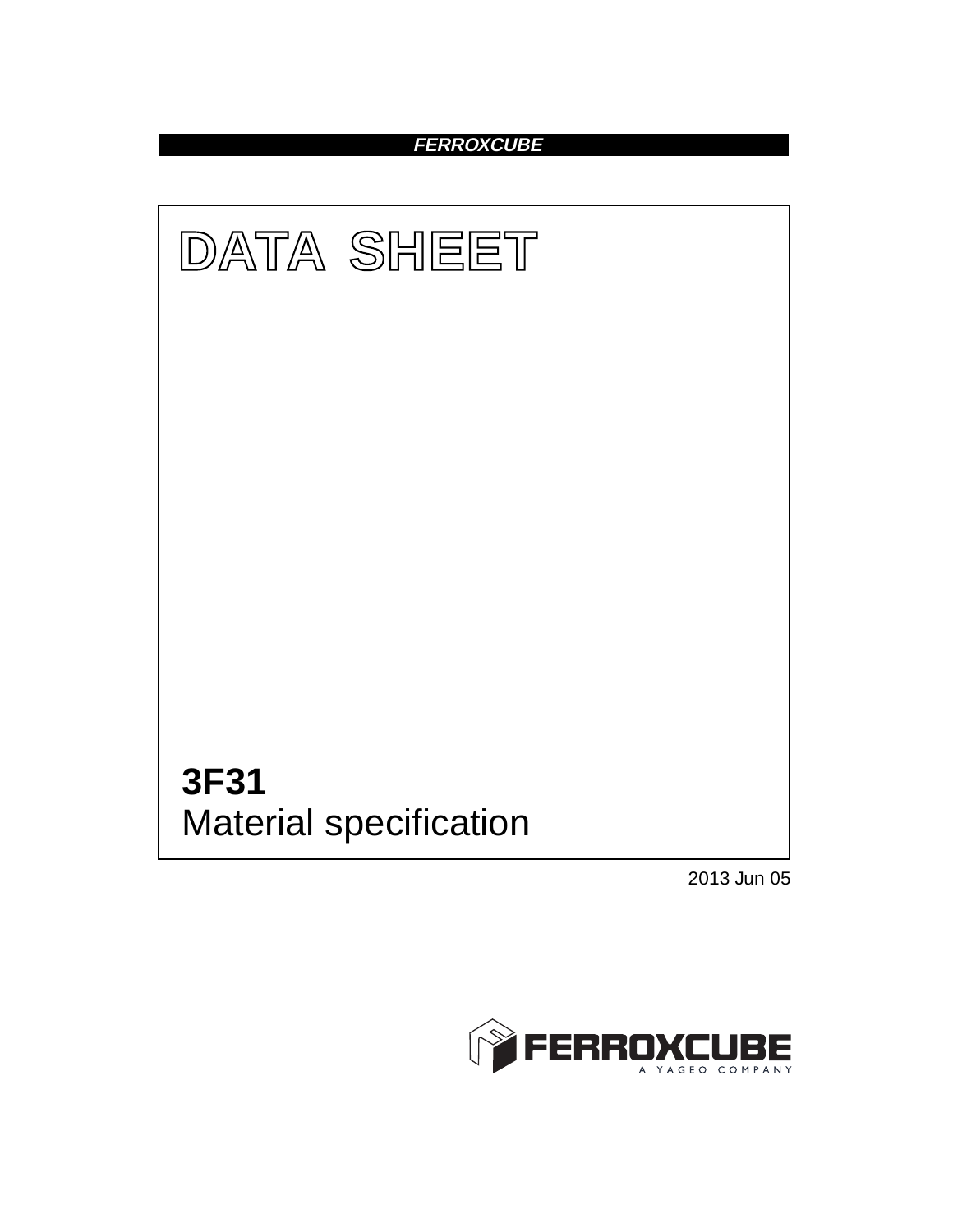# Material specification 3F31

A medium frequency power material for use in power and general purpose transformers at frequencies of 0.2 - 0.5 MHz.

| <b>SYMBOL</b>  | <b>CONDITIONS</b>        | <b>VALUE</b>      | <b>UNIT</b>       |
|----------------|--------------------------|-------------------|-------------------|
| μi             | 25 °C; ≤10 kHz; 0.25 mT  | 1800 $\pm$<br>20% |                   |
| $\mu_{a}$      | 100 °C; 25 kHz; 200 mT   | $\approx$ 3800    |                   |
| <sub>B</sub>   | 25 °C; 10 kHz; 1200 A/m  | $\approx$ 520     | mT                |
|                | 100 °C; 10 kHz; 1200 A/m | $\approx 420$     |                   |
| P <sub>V</sub> | 100 °C; 400 kHz; 50 mT   | $\approx 80$      | kW/m <sup>3</sup> |
|                | 100 °C; 500 kHz; 50 mT   | $\approx$ 175     |                   |
| ρ              | DC; $25 °C$              | $\approx 8$       | $\Omega$ m        |
| $T_{C}$        |                          | > 230             | $^{\circ}C$       |
| density        |                          | $\approx 4750$    | kg/m <sup>3</sup> |



a function of frequency.



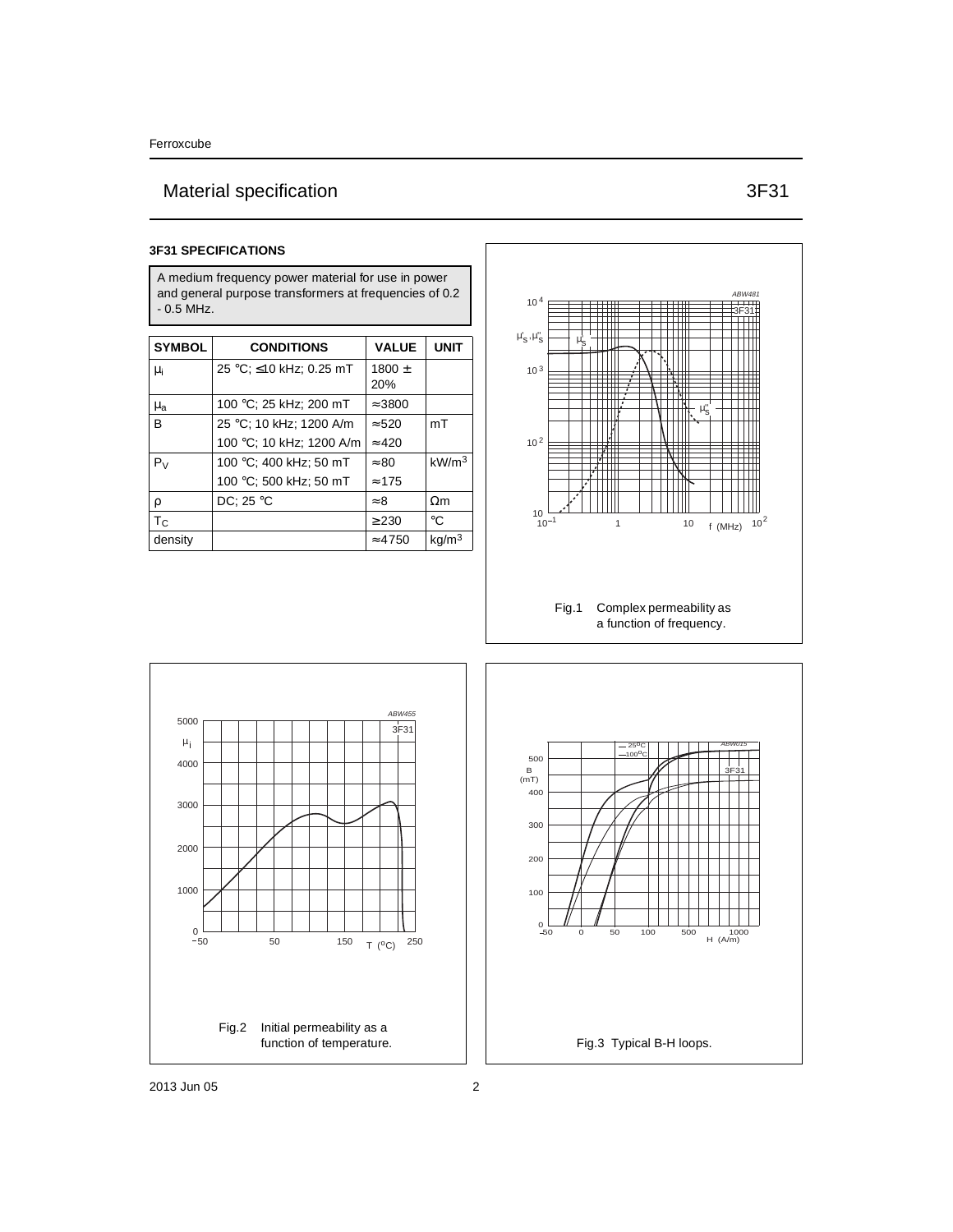## Material specification 3F31